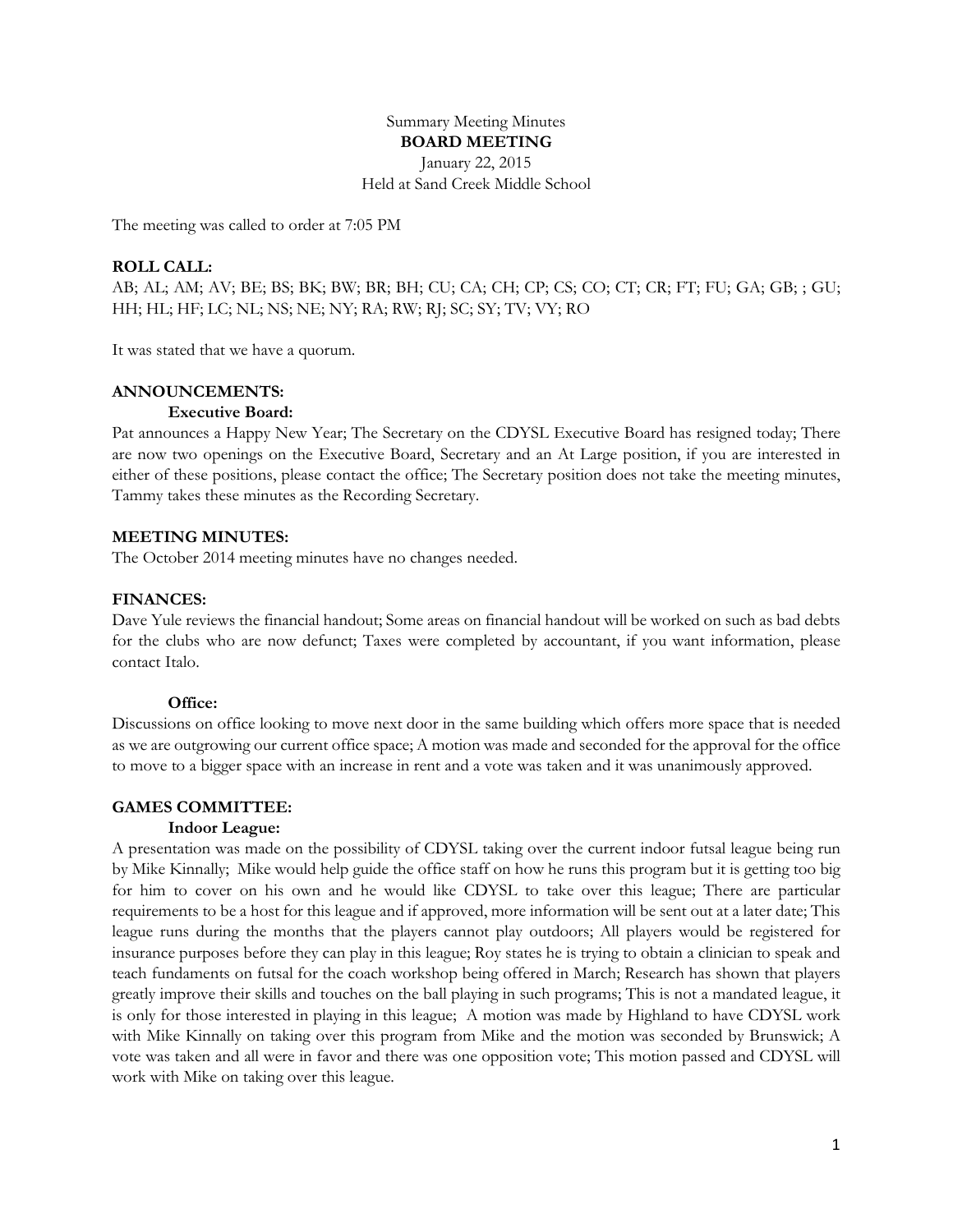### **Guest Player Policy:**

Tim Owens read over all of the proposals that were sent into the office and compiled that information into the one document that was handed out; There were lengthy discussions on some wording changes and particular areas that should be omitted and/or added into the document; Colonie made a motion to vote on the policy with the new outlines discussed and presented by the Highland Soccer Club and Roe Jan seconded the motion and all voted in favor.

### **Season Starts: April 26, 2015**

The first outdoor games will play on April 26<sup>th</sup>; Games Committee worked on the preliminary placements for all ages and genders except for the U19 group; The preliminary placements will be posted by 5 pm on Friday; The referee association stated they are at least 60 referees short this season but they do have a new group of young referees coming into the system; Please try to keep the games scheduled back to back, in that fashion as it then only requires one crew of referees sent down to work the games and not have to try to have several heading down for each game; Highland will be hosting a referee course in March and there will be another one offered in March as well.

The season outline was read aloud and that information has been e-mail several times to all clubs and it has been posted on the website as well; The preliminary replacement appeal deadline is January  $28<sup>th</sup>$ ; All appeals must come in written form to the attention of Kathy; The meeting date will be announced in the very near future; Appeals will be posted on the website as well, please keep checking the website for updates; Suggested that if you are in a division where you see appeals sent in, you may want to go to the meeting anyway to see what changes may affect your team; Discussions on the new rescheduling process and those were sent out as well and posted on the website too;

Burnt Hills requested not having games scheduled on Father's Day; Father's Day is already a no play date in the Rules and Regulations so games will not be scheduled on that day, however, teams can reschedule games on that weekend if they wish to play.

### **OFFICE REPORT:**

#### **Registrations: Due by February 28, 2015**

Registrations are coming in slowly but they must all be in due in the office by February 28th.

## **Administration:**

Pat stated that the CDYSL Executive Board would like to spend \$6000 to an outside agent to restructure and/or reorganize CDYSL; Pat amended the request for \$6000 and asks to be able to spend \$5000 instead; No motion was made for this request.

### **WORKSHOP:**

#### **Clinic Date: March 7, 2015**

The workshop will be held at Sand Creek Middle School on March 7<sup>th</sup> and we are waiting for some finalization of clinicians.

### **Mandatory Coach Clinics:**

Discussions on coaches not attending the clinics and getting their information packets anyway; Pat asks the clubs if they want us to penalize these coaches; discussions took place on many scenarios and keeping the workshop; New Scotland made a motion for CDYSL to come up with some sort of system in penalizing those who do not represent their teams; it was asked that the enforcement be told to the clubs prior to enforcing the penalty; More discussions on the workshop; a vote was taken on the motion and it was defeated.